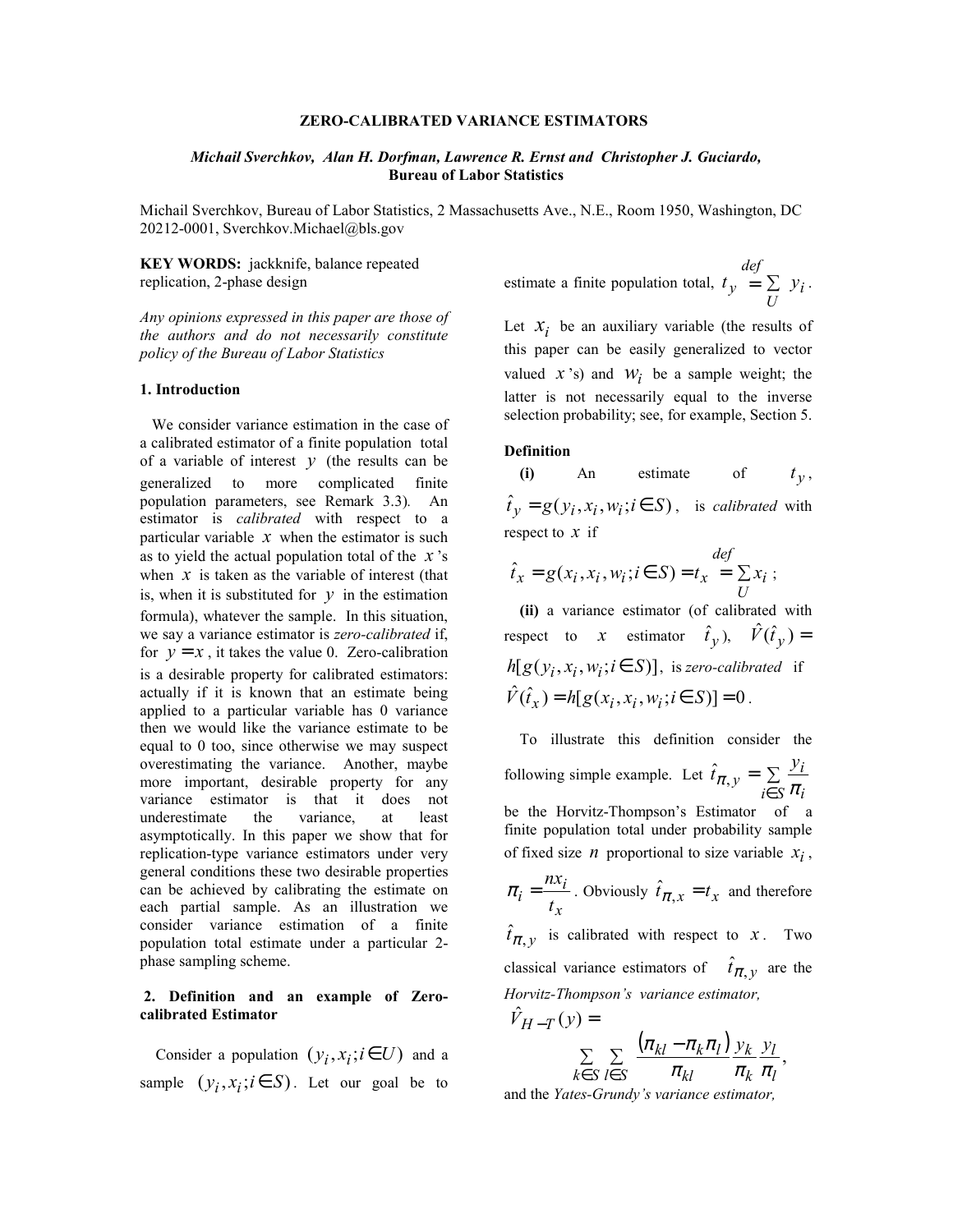$$
\hat{V}_{Y-G}(y) = \sum_{k \in S} \sum_{l \in S} \frac{(\pi_{kl} - \pi_k \pi_l)}{\pi_{kl}} \left( \frac{y_l}{\pi_l} - \frac{y_k}{\pi_k} \right)^2.
$$
  
One can easily see that the Horvitz-Thompson's

variance estimator is not zero-calibrated since  $\sum \sum \frac{(\pi_{kl} - \pi_k \pi_l)}{\sum x_k} \frac{x_l}{x_l} \neq 0$  $\in S \le S$   $\pi_{kl}$   $\pi_k$   $\pi_l$ *l k k kl*  $_{kl}$   $-\pi _{k}$  $\pi _{l}$ *k S l S*  $x_k$  *x*  $\pi_{\scriptscriptstyle{kl}}$   $\pi_{\scriptscriptstyle{k}}$   $\pi$  $\frac{\pi_{kl} - \pi_k \pi_l}{\pi_k} \frac{x_k}{x_l} \neq 0$ ; to check this, consider a sample of 2 units from population of 3 units with  $x_i$  values 1,2 and 2. On the other hand the Yates-Grundy's variance estimator is zero-calibrated since  $\frac{x_l}{r} - \frac{x_k}{r} = 0$ *k k l*  $\begin{array}{cc} x_l & x_l \end{array}$  $\pi$ <sub>1</sub>  $\pi$ for all *l* and *k* .

# **3. Zero-calibrated Jackknife Variance Estimator**

As above write our estimator as,  $\hat{t}_y = g(y_i, x_i, w_i; i \in S)$ , where *g* is a known function for a fixed population, for example if  $\hat{t}_y$  is the ratio estimator then

$$
\hat{t}_y = t_x \frac{\sum\limits_{i \in S} y_i}{\sum\limits_{i \in S} x_i} = g(y_i, x_i; i \in S) \text{ and } t_x \text{ is}
$$

treated as a constant. Consider a partition of the complete sample into  $B \le n$  disjoint subsamples,  $S = S_1 \cup ... \cup S_R$ , and let *b* 'th partial sample be equal to the initial sample without *b* 'th subsample,  $S_{[b]} = S - \{S_b\}$ . Define an *estimate based on b 'th partial sample* (ebop) by  $\hat{t}_{\nu[b]} = g(y_i, x_i, w_i; i \in S_{[b]})$ . Consider *B* ebop's. Then the Jackknife estimator of the variance of  $\hat{t}_y$  is defined by,

$$
\hat{V}_{Jack}(\hat{t}_y) = h[g(Y_i, X_i, w_i; i \in S)]
$$

$$
= \frac{B - 1}{B} \sum_{b=1}^{B} (\hat{t}_{y[b]} - \hat{t}_y)^2
$$

(One can find alternative definitions of Jackknife variance estimators in Wolter 1985.)

 The Jackknife estimator satisfies the following property. For the Horvitz-Thompson's Estimator,

 $\hat{i}_{\pi, y} = \sum_{s} y_i / \pi_i$ , under a probability sample *without* replacement ,

$$
E_D[\hat{V}_{Jack}(\hat{t}_{\pi, y})] =
$$
  
\n
$$
E_D[\hat{V}_{PPSWR}(\hat{t}_{\pi, y})],
$$
\n(3.1)

where  $E_D$  denotes the expectation with respect to the design distribution and

$$
\hat{V}_{PPSWR}(\hat{t}_{\pi,y}) = \frac{1}{n(n-1)\sum_{i \in S} (\frac{ny_i}{\pi_i} - \frac{1}{n}\sum_{i \in S} \frac{ny_i}{\pi_i})^2}
$$

is a design unbiased variance estimate of  $\hat{t}_y$  as if the sample would be *with* replacement, see Wolter (1985), p.170. One may show that  $V_{PPSWR}(\hat{t}_{\pi, y}) - E_D[\hat{V}_{PPSWR}(\hat{t}_{\pi, y})] =$  $\frac{1}{n-1}(V_D(\hat{t}_{\pi,y}) - V_{PPSWR}(\hat{t}_{\pi,y}))$ , (3.2) and therefore  $E_D[\hat{V}_{PPSWR}(\hat{t}_{\pi, v})]$  is close to  $V_{PPSWR}(\hat{t}_{\pi, y})$  if the sample size is big. Eq. 3.1 and 3.2 imply that if the given design is more efficient than the probability sampling with replacement (with the same selection probabilities) then the expectation over the design distribution of the Jackknife Estimator *does not underestimate* the correct variance of the estimator, which is the second desirable property of the Variance Estimator that was mentioned in the introduction.

 Return now to calibrated estimators and consider them as they were introduced in Deville and Särndal (1992).

# **Definition** An estimate of a population total  $t<sub>y</sub>$ ,

 $\hat{i}_{C, v} = g_C(y_i, x_i, w_i; i \in S)$ , is calibrated in the sense of Deville and Särndal (1992) with respect to  $x$  and a given distance function  $\rho$  if

$$
\hat{t}_{C,y} = g_C(y_i, x_i, w_i; i \in S) = \sum_{i \in S} d_i y_i,
$$

where

**.** 

$$
\mathbf{d} = (d_1, ..., d_n) = \operatorname*{argmin}_{\mathbf{v}: \sum_{k \in S} v_k x_k = t_x} \rho(\mathbf{v}, \mathbf{w})
$$

and  $\mathbf{w} = (w_1, ..., w_n)$ .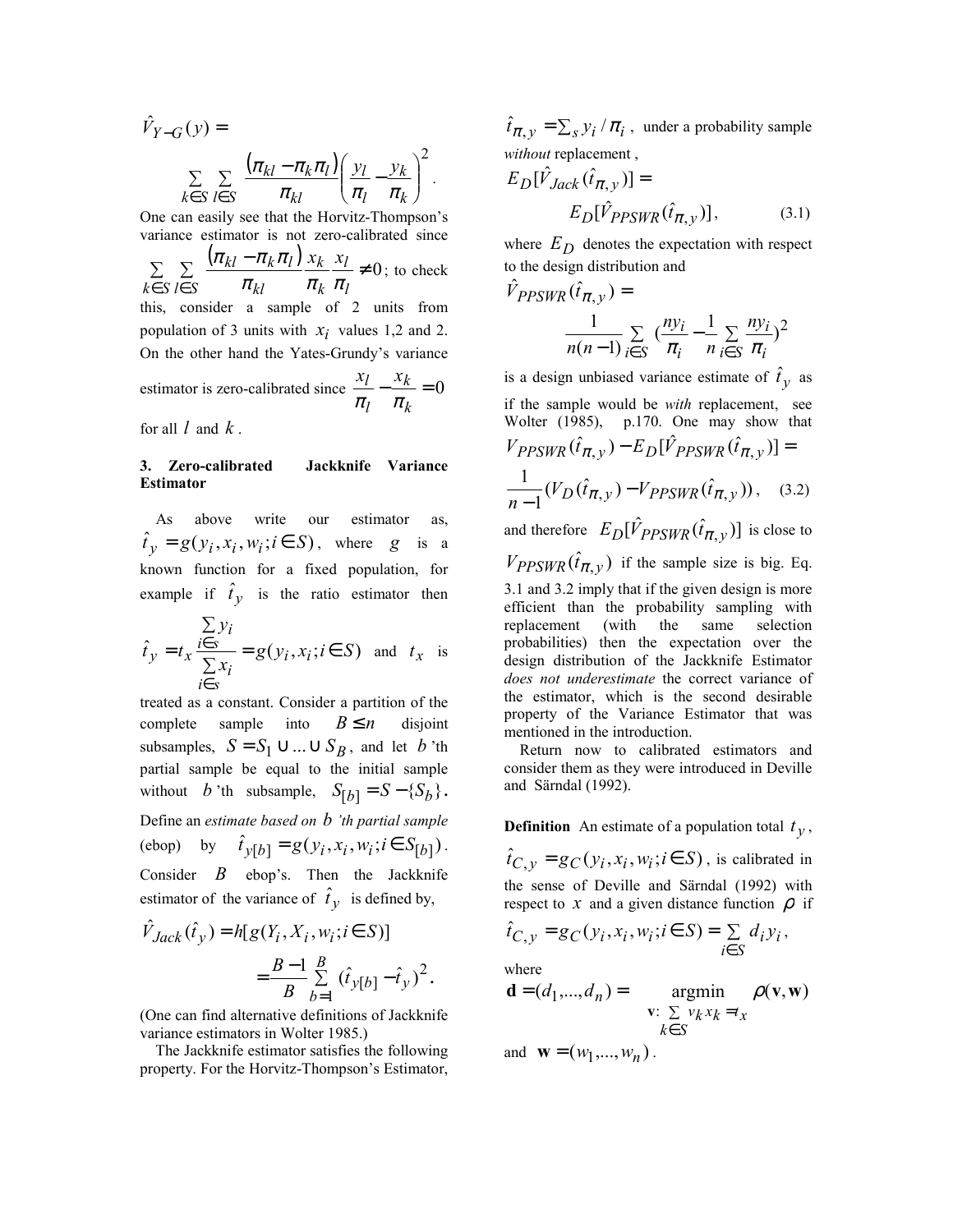In words, an estimator calibrated with respect to *x* is a weighted estimator with the weights as similar to the original sample weights as possible, given that it estimates perfectly the known information, where "as similar as possible" is defined by some given distance function  $\rho$ .

 Given this definition, the Jackknife variance estimator for calibrated in the sense of Deville and Särndal (1992) estimate has to be based on ebop's each of which is a weighted estimator with the weights as similar to the partial sample weights as possible, given that it estimates perfectly the known information, i.e.

$$
\hat{t}_{C, y[b]} = g_C(y_i, x_i, w_i; i \in S_{[b]}) = \sum_{i \in S[b]} d_{[b]i} y_i, \quad (3.3)
$$

where

$$
\mathbf{d}_{[b]} = \operatorname*{arg\,min}_{\mathbf{v}: \sum\limits_{k \in S_{[b]}} v_k x_k = t_x} \rho(\mathbf{v}, \mathbf{w}_{[b]}) \text{ and}
$$
\n
$$
\mathbf{w}_{[b]} = (w_i, i \in S_{[b]})
$$

In particular, under this definition the Jackknife Variance Estimator,

$$
\hat{V}_{0-Cal-Jack}(\hat{t}_{C,y}) =
$$
\n
$$
\frac{B-1}{B} \sum_{b=1}^{B} (\hat{t}_{C,y[b]} - \hat{t}_{C,y})^2,
$$

is zero-calibrated automatically.

**Remark 3.1** Eq. 3.1 implies that if the given design is more efficient than the sampling with replacement (with the same selection probabilities) and if ebop's  $g_C(y_i, x_i, w_i; i \in S_{b]})$  can be approximated

as 
$$
C_U + \sum_{k \in S[b]} \frac{z_k}{\pi_k}
$$
 with some

 $z_k = f(y_k, x_k, w_k)$  and some constant  $C_{II}$  which depends only on the finite population then  $E_D[\hat{V}_{0 - Cal - Jack}(\hat{t}_{C, y})] \ge V(\hat{t}_{C, y})$ asymptotically. Illustrate the last statement by the following .

**Example 3.1** Consider the Generalized Regression Estimator (GREG), i.e. calibrated in the sense of Deville and Särndal (1992) estimator with respect to x and

$$
\rho(\mathbf{v}, \mathbf{w}_{b]}) = \sum_{i \in S[b]} (v_i - w_i)^2 / w_i.
$$
 This

estimator can be written as,

$$
\hat{t}_{C,y} = \sum_{i \in S} w_i y_i + (t_x - \sum_{i \in S} w_i x_i) B_{WLS},
$$
  
where 
$$
B_{WLS} = \left[\sum_{i \in S} w_i x_i^2\right]^{-1} \sum_{i \in S} w_i x_i y_i
$$
 is

the weighted estimate of the census linear regression coefficient,

$$
B_U = \left[\sum_{i \in U} x_i^2\right]^{-1} \sum_{i \in U} x_i y_i.
$$

According to Eq. 3.3,

$$
\hat{t}_{C, y[b]} = \sum_{i \in S[b]} w_i y_i + (t_x - \sum_{i \in S[b]} w_i x_i) B_{WLS} \begin{bmatrix} b \end{bmatrix}.
$$

If the weighted estimates of the census linear regression coefficients on partial and complete samples respectively are approximately equal to

$$
B_U
$$
,  $B_{WLS}[b] \cong B_{WLS} \cong B_U$  and if  
\n $w_i = \pi_i^{-1}$ , then  
\n $\hat{t}_{C,y}[b] \cong C_U + \sum_{k \in S[b]} \frac{z_k}{\pi_k}$ 

with  $C_{II} = t_x B_{II}$  and  $z_i = y_i + x_i B_{II}$ .

 Therefore in the case of GREG, under mild assumptions the suggested zero-calibrated Jackknife variance estimator does not underestimate the correct variance.

**Remark 3.2** Note that well-known Deville and Särndal (1992) variance estimator based on the residuals is also zero-calibrated.

**Remark 3.3** Following Woodruff (1971) one can easily generalize (at least asymptotically) the results of this and next sections to estimates of any finite population parameter that can be written as a function of finite population totals.

## **4. Zero-calibrated Balance Repeated Replication (BRR) Variance Estimators**

In this section we assume that our sampling scheme is a 2-step sample where the first step is a Stratified Sample of two Primary Sampling Units (PSU). Let  $S = (S_{11} \cup S_{12}) \cup ... \cup (S_{H1} \cup S_{H1})$ where the first sub-index denotes stratum and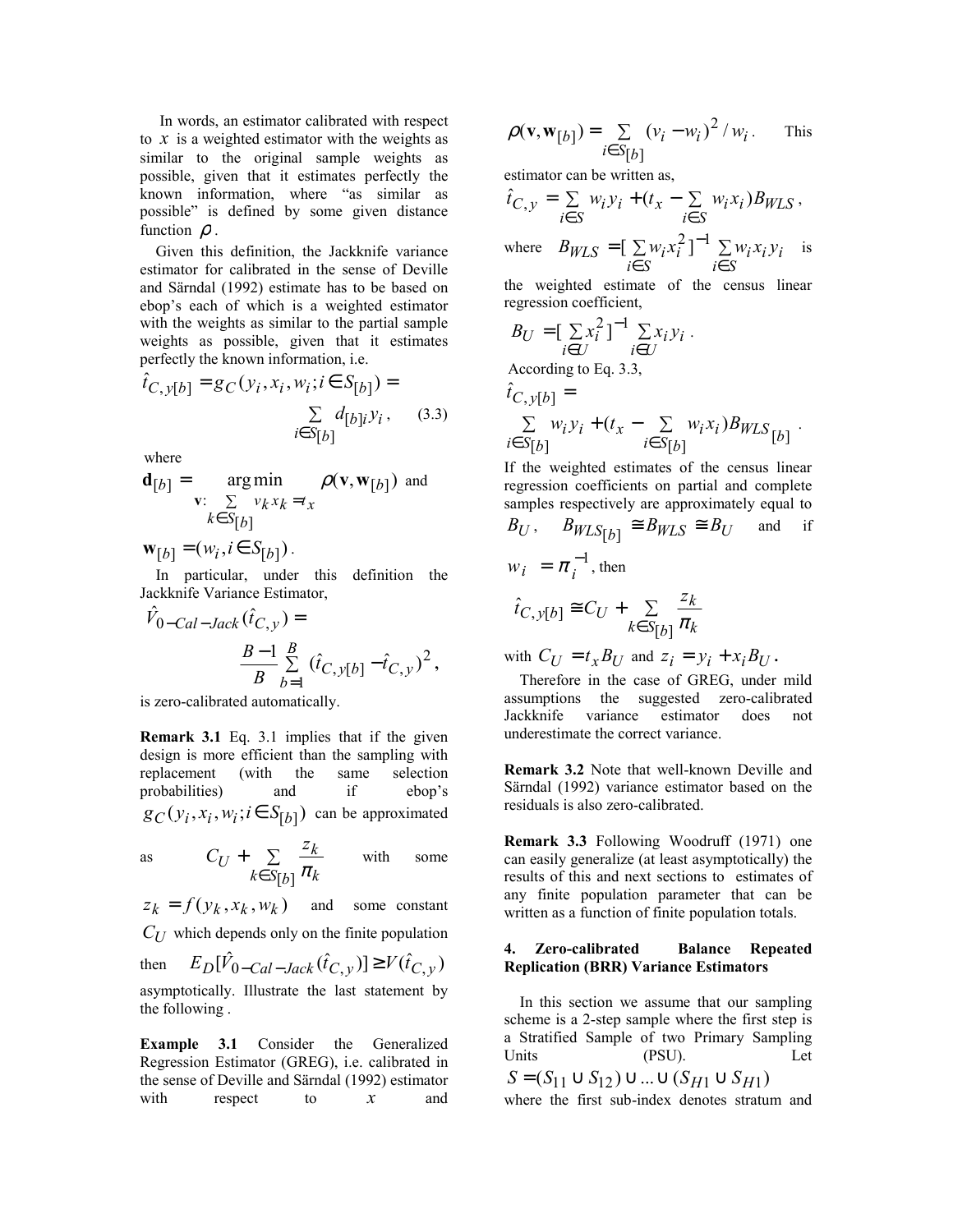*Sh*1 and *Sh*2 denote two PSU's selected from stratum  $h$ . Let  $\tilde{A}$  be a multiple of 4 greater than  $H + 1$ ,  $\zeta_h^{(\alpha)}$ ,  $h = 1,...,H$ ;  $\alpha = 1,...,A$ be an orthogonal array, i.e.  $\varsigma_h^{(\alpha)}$  takes values -1

and 1,  $\sum \zeta_k^{(\alpha)} = 0$ 1  $\sum_{h=1}^{A} \zeta_{h}^{(\alpha)} =$ = *A*  $\sum_{\alpha=1}^{L}$  $\zeta_h^{(\alpha)} = 0$  for any *h* and

0 1  $\sum_{n=1}^{A} \zeta_{h}^{(\alpha)} \zeta_{h'}^{(\alpha)} =$ = *A*  $\frac{2}{\alpha=1}$ <sup>5</sup> $h$ <sup>5</sup> $h$  $\zeta_h^{(\alpha)} \zeta_{h'}^{(\alpha)} = 0$  for any  $h \neq h'$ . For

 $\alpha = 1, ..., A$  define a set of A half samples as,  $S^{(\alpha)} =$ 

$$
\left(\bigcup_{h:\varsigma_h(\alpha)=1} S_{h_1}\right)\cup\left(\bigcup_{h:\varsigma_h(\alpha)=-1} S_{h_2}\right).
$$

and define the estimate based on  $\alpha$ 's half sample by  $\hat{t}_v^{(\alpha)} = g(y_i, x_i, w_i; i \in S^{(\alpha)})$ . Then the BRR estimator of the variance of  $\hat{t}_y$ 

can be defined as,

$$
\hat{V}_{BRR}(\hat{t}_y) = \frac{1}{A} \sum_{j=1}^{A} (\hat{t}_y^{(\alpha)} - \hat{t}_y)^2,
$$

(see also Wolter 1985 for alternative definitions of BRR variance estimators)**.**

By analogy with the Jackknife, the BRR variance estimator of an estimator calibrated in the sense of Deville and Särndal (1992) is,

$$
\hat{V}_{0-cal-BRR}(\hat{t}_y) =
$$
\n
$$
\frac{1}{A} \sum_{\alpha=1}^{A} (\hat{t}_{Cal-BRR,y}^{(\alpha)} - \hat{t}_y)^2,
$$
\nwhere\n
$$
\hat{t}_{Cal-BRR,y}^{(\alpha)} = \sum_{i \in S} d_i^{(\alpha)} y_i,
$$

$$
\mathbf{d}^{(\alpha)} = \underset{\mathbf{v}: \sum_{k \in S} (\alpha)}{\arg \min} \rho(\mathbf{v}, \mathbf{w}^{(\alpha)}) \text{ and}
$$

 $\mathbf{w}^{(\alpha)} = (w_i, i \in S^{(\alpha)})$ .

 Obviously the last estimator is zero-calibrated. On the other hand, since the BRR variance estimator tends to estimate the variance as if the sample were selected with replacement (see Wolter (1985) pp. 123-124) it, like the Jackknife, does not underestimate the correct variance.

# **5. Calibrated Estimators with respect to Sampling Designs**

 Some estimators are calibrated under particular designs. For example, under simple random sampling without replacement,  $\hat{t}_{\pi,y}$  is calibrated with respect to a constant,  $x = C$ ,  $=$   $\sum$   $C/\pi_i$  = ∈ *i i S*  $\hat{t}_{\pi,C} = \sum C/\pi_i = \sum \frac{C}{(m/n)^2}$  $\sum_{i \in S}$   $(n / N)$ *C*  $(n/N)$  $N\times C$ .

The same is correct for the stratified sampling with proportional allocation,  $\pi_i = nN_h/N$ . Under many 2-phase designs, see Särndal, Swensson and Wretman (1992), section 9.3, weighted estimates of finite population totals are also self calibrated. One such design is the National Compensation Survey (NCS). The specifics of this survey is described in details in Guciardo et *al*. (2004). Here we consider a part of NCS, the "Remaining 99 primary sampling strata". For this part, after some simplifications, the sampling scheme can be defined as follows.

Data is collected by a 2-step procedure.

 *Step 1*. The population (the "Remaining 99 primary sampling strata") is divided into PSU's grouped into *area strata*; one PSU is selected from each stratum with a probability proportional to the employment in the PSU.

*Step 2*. The selected sample,  $S_{PSU}$ , is regrouped into *industrial strata*, each industrial stratum is divided into Secondary Sampling Units (SSU), defined by the establishments in the stratum; for each industrial stratum SSU's are sampled by systematic probability sampling proportionally to the *employment level in SSU* × the *inverse of probability of selection of PSU containing the establishment*.

Denote by 
$$
w_i = \frac{1}{\pi_i^{PSU} \times Pr(i \in S \mid S_{PSU})}
$$

the sample weight, where  $\pi_i^{PSU}$  denotes the selection probability of the PSU containing the *i* 'th SSU and  $Pr(i \in S | S_{PSU})$  denotes the selection probability of  $i$  'th SSU from  $S_{PSU}$ . Note that  $w_i$  depends on the sample selected on the first step and therefore it is not equal to the inverse selection probability,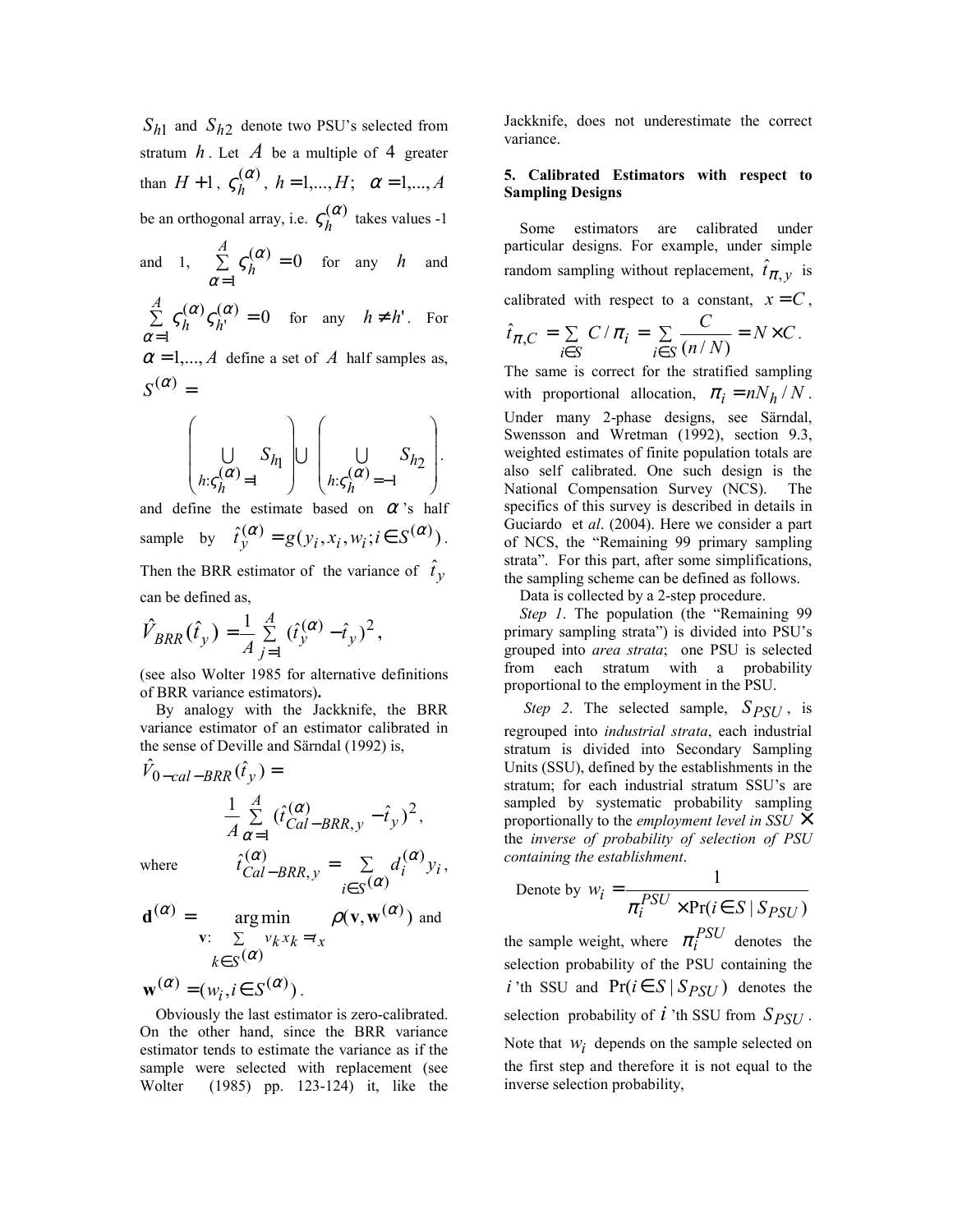$$
\pi_i^{-1} = \frac{1}{\pi_i^{PSU} \times E_D[\Pr(i \in S \mid S_{PSU})]}.
$$

On the other hand, one can easily check that = ∑ *i*∈*S*  $\hat{t}_{w, y} = \sum w_i y_i$  is a design unbiased estimate of  $t_v$ . Moreover, in Wang et *al.* (2004) it is

shown that for this sampling scheme *x i S*  $\sum w_i x_i = t$ ∈ **,** where  $x_i$  denotes the

employment level in *i* 's SSU.

For this sampling scheme  $\hat{t}_{w, v}$  can be easily written in a form of a calibrated in the sense of Deville and Särndal (1992) estimator; indeed if *i i i S*  $\hat{t}_y = \sum d_i y$ ∈  $\hat{t}_v = \sum d_i y_i$ , such that **d** =  $arg min$   $\rho(\mathbf{v}, \mathbf{w})$  $\mathbf{v}: \ \sum \ v_k x_k = t_x$ and  $\mathbf{w} =$ 

$$
k \in S
$$

 $(w_1, \ldots, w_n)$  then, for any sample (under this design) and any distance function  $\rho$  (i.e.  $\rho(\mathbf{a}, \mathbf{b}) \ge 0$  and  $\rho(\mathbf{a}, \mathbf{b}) = 0$  if and only if  $\mathbf{a} = \mathbf{b}$ ),  $d_i = w_i$  automatically for all *i*.

 Therefore for calibrated estimators with respect to a given design we suggest choosing a simple distance  $\rho$ , for example the uniform or the euclidean distance, and estimating the variance of the estimator as if it is calibrated estimator in the sense of Deville and Särndal (1992). Such an estimator does not underestimate the variance if the conditions of Remark 3.1 hold.

**Example 5.1** For simplicity let a distance function be,

$$
\rho(\mathbf{v}, \mathbf{w}_{[j]}) = \sum_{i \in S_{[j]}} (v_i - w_i)^2 / w_i
$$
, and let

us check when  $\hat{t}_{W, V}$  satisfies the conditions of Remark 3.1.

$$
\hat{t}_{w,y} = \sum_{i \in S} w_i y_i + (t_x - \sum_{i \in S} w_i x_i) B_{WLS} =
$$
  

$$
t_x B_{WLS} + \sum_{i \in S} \pi_i^{-1} (y_i - x_i B_{WLS}) +
$$

$$
\sum_{i\in S} (w_i - \pi_i^{-1})(y_i - x_i B_{WLS}) \cong
$$

$$
C_U + \sum_{i \in S} \pi_i^{-1} z_i +
$$
  

$$
\sum_{i \in S} (w_i - \pi_i^{-1})(y_i - x_i B_{WLS}),
$$

where  $B_{WLS}$ ,  $B_U$ ,  $C_U$  and  $z_i$  are defined in Example 3.1. Thus  $\hat{t}_{w, v}$  satisfies the conditions of Remark 3.1 if: (a) the variance over given design distribution is not greater than the variance under with replacement sampling design; (b) the weighted estimates on partial and complete samples of the census linear regression coefficient are approximately equal to  $B_{U}$ ; (c)

$$
\sum_{i \in S} (w_i - \pi_i^{-1})(y_i - x_i B_S) \cong 0
$$
. The latter is

satisfied, for example, when the sample residuals,  $y_i - x_i B_S$ , do not correlate with the deviations of sample weights  $w_i$  over the inverse selection probabilities.

**Remark 5.1** Sometimes, for calibrated estimators with respect to a given design, it can be easier and more effective, instead of using the distance function, to calibrate the estimate for each partial sample, for example, on the basis of sampling design information. Note that in the latter case it could be difficult to check the conditions of Remark 3.1 and therefore one can not guarantee that the estimator will not underestimate the correct variance.

### **6. Monte-Carlo simulation study**

In order to illustrate the performance of zerocalibrated Jackknife variance estimators discussed in Section 3 we designed a simulation study using the sampling scheme described in Section 5. More complicated studies based on real NCS data are presented in Guciardo et *al*. (2004). The study was carried out as follows.

 All pseudo random variables below are generated independently of each other.

Steps to generate the finite population:

(1) let  $I = 30$  be the number of areas and  $J = 6$  be the number of industries;

 (2) for each area *i* generate the number of PSU's in the area,  $L_i$ , from U[2,6], where U[a,b] denotes the Uniform distribution on {a,  $a+1,...,b$ ;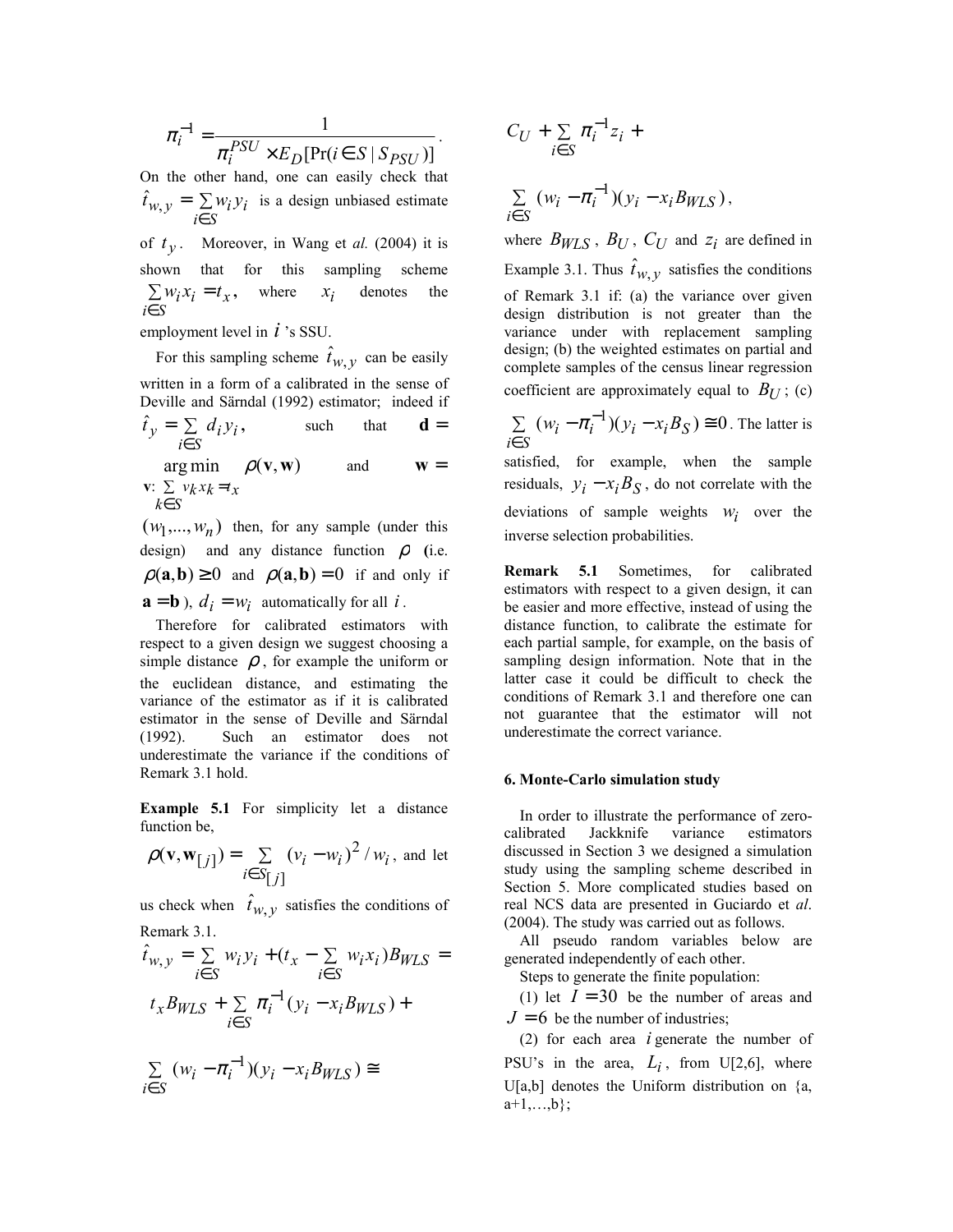(3) generate the number of establishments in each PSU  $l_i$  and industry  $j$ ,  $K_{l_i j}$ , from U[5,30];

 (4) generate the "employment level" for each establishment,  $x_{ijlk}$ ,  $i = 1,..., I$ ,  $J = 1,..., J$ ,  $l = 1,..., L_i$ ,  $k = 1,..., K_{l_i}$ , from the Gamma distribution with shape parameter  $a = 10$  and scale parameter  $b = 0.2$ , so that the mean is  $a/b = 50$  and the variance is  $a/b^2 = 250$ ; (4) generate an auxiliary variable,  $z_{i i l k}$ ,

 $i = 1,..., I,$   $J = 1,..., J,$   $l = 1,..., L_i,$  $k = 1,..., K<sub>i</sub>, i$ , from the Gamma distribution with shape parameter  $a=10$  and scale parameter  $b=1$ , and define 4 target variables:  $y_{ijlk}$  (1) =  $x_{ijlk}$ ,

$$
y_{ijlk}(2) = z_{ijlk},
$$
  
\n
$$
y_{ijlk}(3) = z_{ijlk} + x_{ijlk},
$$
  
\n
$$
y_{ijlk}(4) = z_{ijlk}^{2/3} + x_{ijlk}^{1/2}.
$$

 After the population was obtained, 10,000 samples,  $S(1),...,S(10000)$ , were drawn from the population independently. In each run, a sample of size  $n = 120$  was generated using the sampling scheme described in Section 5: on the *first step* one PSU was selected from each area with a probability proportional to the employment in the PSU; on the *second* s*tep* the selected sample,  $S_{PSI}$ , was regrouped into 6 industrial strata (by  $j$ ), from each industrial stratum  $n_j = 20$  establishments were selected using systematic probability sampling proportionally to the *employment level in the*   $$ *probability of selection of PSU containing the establishment,*  $\pi_i^{PSU}$ .

For each sample  $S(a)$ ,  $a = 1,...,10000$ , and each target variable  $y_{iijk}(q)$ ,  $q = 1,...,4$ , we calculate

$$
\hat{t}_{w,y}(a,q) = \sum_{(i,j,l,k) \in S(a)} w_{ijlk}(a) y_{ijlk}(q),
$$

where

$$
w_{ijlk}(a) = \left(\frac{n_j \alpha_{ijlk}}{\sum\limits_{(r,t):l_r \in S_{PSU}(a)} \alpha_{rjl_r t}}\right)^{-1}
$$

,

*S PSU* (*a*) is a set of establishments selected on the first step,  $\alpha_{ijl} = \pi_{il}^{-1} x_{ijl}$  and

 $=\frac{3}{2}$ *u i u*  $i_l = \frac{x_{i,l}}{\sum x_i}$ *x*  $\overline{\mathcal{U}}$ .  $\pi_{il} = \frac{x_{i,l}}{n}$  is the ratio of employment level

in the *l* 'th PSU and the area stratum *i* to employment level in the stratum  $i$ ; see Wang et *al.* (2004) for the details. In addition, for the first 1,000 samples we calculate two Jackknife variance estimates for each  $\hat{t}_{w, y}(a, q)$ . Both estimates are based on partial samples defined by the areas, i.e. *b* 'th partial sample,  $S_{[h]}(a)$ ,  $b=1,...,B=I$ , is equal to the initial sample,  $S(a)$ , without units that belong to area *b*. The first (uncalibrated) Jackknife variance estimator

first (uncanonical) *3ackk* of a standard  
is,  

$$
\hat{V}_{Jack}(\hat{t}_{w,y}(a,q)) =
$$

$$
\frac{B-1}{B} \sum_{b=1}^{B} (\hat{t}_{w,y[b]}(a,q) - \hat{t}_{w,y}(a,q))^2,
$$
with  $\hat{t}_{w,y[t]}(a,q) =$ 

with  $\hat{t}_{w, y[b]}(a, q) =$ 

$$
\sum_{(i,j,l,k)\in S_{[b]}(a)} w_{ijlk}(a) y_{ijlk}(q).
$$

The second (zero-calibrated) Jackknife estimator is,

$$
\hat{V}_{0-Cal-Jack}(\hat{t}_{w,y}(a,q)) =
$$
\n
$$
\frac{B-1}{B} \sum_{b=1}^{B} (\hat{t}_{C,y[b]}(a,q) - \hat{t}_{w,y}(a,q))^{2},
$$
\nwith\n
$$
\hat{t}_{C,y[b]}(a,q) =
$$
\n
$$
\sum_{(i,j,l,k) \in S[b]} v_{ijlk[b]}(a) y_{ijlk}(q)
$$
\nand\n
$$
v_{ijlk[b]}(a) =
$$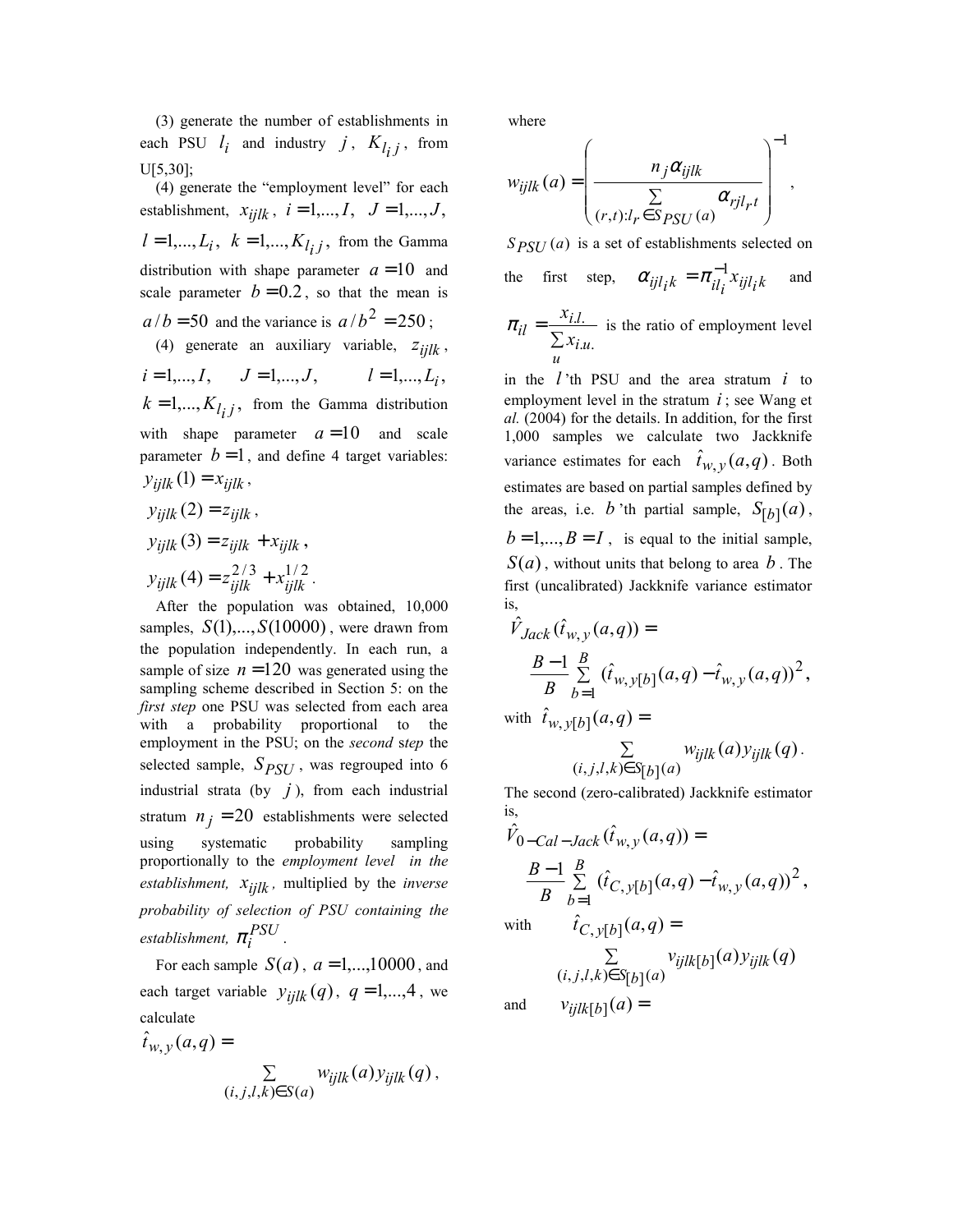$$
= \left(\frac{\sum_{i} x_{i...}}{\sum_{i \neq b} x_{i...}} \times \frac{n_j \alpha_{ijlk}}{(\sum_{i \neq b} x_{i...})} \frac{n_j \alpha_{ijlk}}{\sum_{i \neq b} x_{ij} \alpha_{ijlrt}}\right)^{-1},
$$

where  $x_i$  is the employment level in the *i* 'th area stratum.

Finally, for each  $q = 1, \ldots, 4$ , we calculate the following empirical statistics:

 (a) the square root of the empirical variance of  $\hat{t}_{W, V}(a, q)$  over 10,000 simulated samples,

$$
\sqrt{V_{emp}(q)} = \sqrt{\frac{1}{10000} \sum_{a=1}^{10000} [\hat{t}_{w,y}(a,q) - \bar{t}(q)]^2},
$$
  
where  $\bar{t}(q) = \frac{1}{10000} \sum_{a=1}^{10000} \hat{t}_{w,y}(a,q);$   
(b) the square root of the empirical average of

 (b) the square root of the empirical average of the uncalibrated Jackknife variance estimator over the first 1,000 samples,

$$
\sqrt{E_{emp} \{\hat{V}_{Jack}(q)\}} = \sqrt{\frac{1}{1000} \sum_{a=1}^{1000} \hat{V}_{Jack}(\hat{t}_{w,y}(a,q))};
$$

 (c) the square root of the empirical average of the zero-calibrated Jackknife variance estimator over the first 1,000 simulated samples,

$$
\sqrt{E_{emp} \{\hat{V}_{0-Cal-Jack}(q)\}} = \sqrt{\frac{1}{1000} \sum_{a=1}^{1000} \hat{V}_{0-Cal-Jack}(\hat{t}_{w,y}(a,q))}
$$

 The values of these statistics (with the standard errors for the last two in the brackets) are shown in Table 1.

 The conclusions from this limited simulation study are as follows:

 - obviously for the estimate of population total of the calibration variable, the empirical variance and the empirical mean of the zero-calibrated variance estimator are equal to 0, whereas the estimator that ignores the calibration produces huge values for the variance estimate;

 - the second column illustrate the other extreme situation, when the target variable is independent of the calibration variable. We expected insignificant or slightly significant overestimation for the zero-calibrated estimator. On the contrary, in our study the uncalibrated estimator produces small but statistically significant overestimation. One possible reason for this is that the uncalibrated estimator tends to estimate the variance as if the design is with replacement, when zero-calibrated one accounts partly for the sampling structure by calibrating its ebop's;

 - the last two columns, where the target variables are functions of the calibration variable and the "noise", show that the zero-calibrated estimator gives correct estimate of the variance when the estimator that ignores the calibration hugely overestimates the correct variance.

### **References**

Guciardo, C. J., Dorfman, A. H., Ernst, L. R., and Sverchkov, M. (2004), Variance Estimation for the National Compensation Survey when PSU's are Clustered Prior to the 2'nd-Phase of Sampling, *2004 JSM Meetings, Proceedings of the Section on Survey Methods Research*

Deville, J. C. and Särndal, C.-E. (1992), Calibration Estimators in Survey Sampling, *JASA*, **87**, pp. 376-382.

Särndal, C.-E., Swensson, B. and Wretman, J. (1992), *Model Assisted Survey Sampling*. New York: Springer-Verlag

Wolter, K. M. (1985). *Introduction to variance estimation*, Springer-Verlag, New York

Wang, S., Dorfman, A. H., and Ernst, L. R. (2004), A New Variance Estimator for a twophase restratified Sample with PPS Sampling at both phases, *Journal of Statistical Planning and Inference* (to appear)

Woodruff, R. S. (1971) A simple method for approximating the variances of a complicated estimate*, JASA*, **66**, 411-414